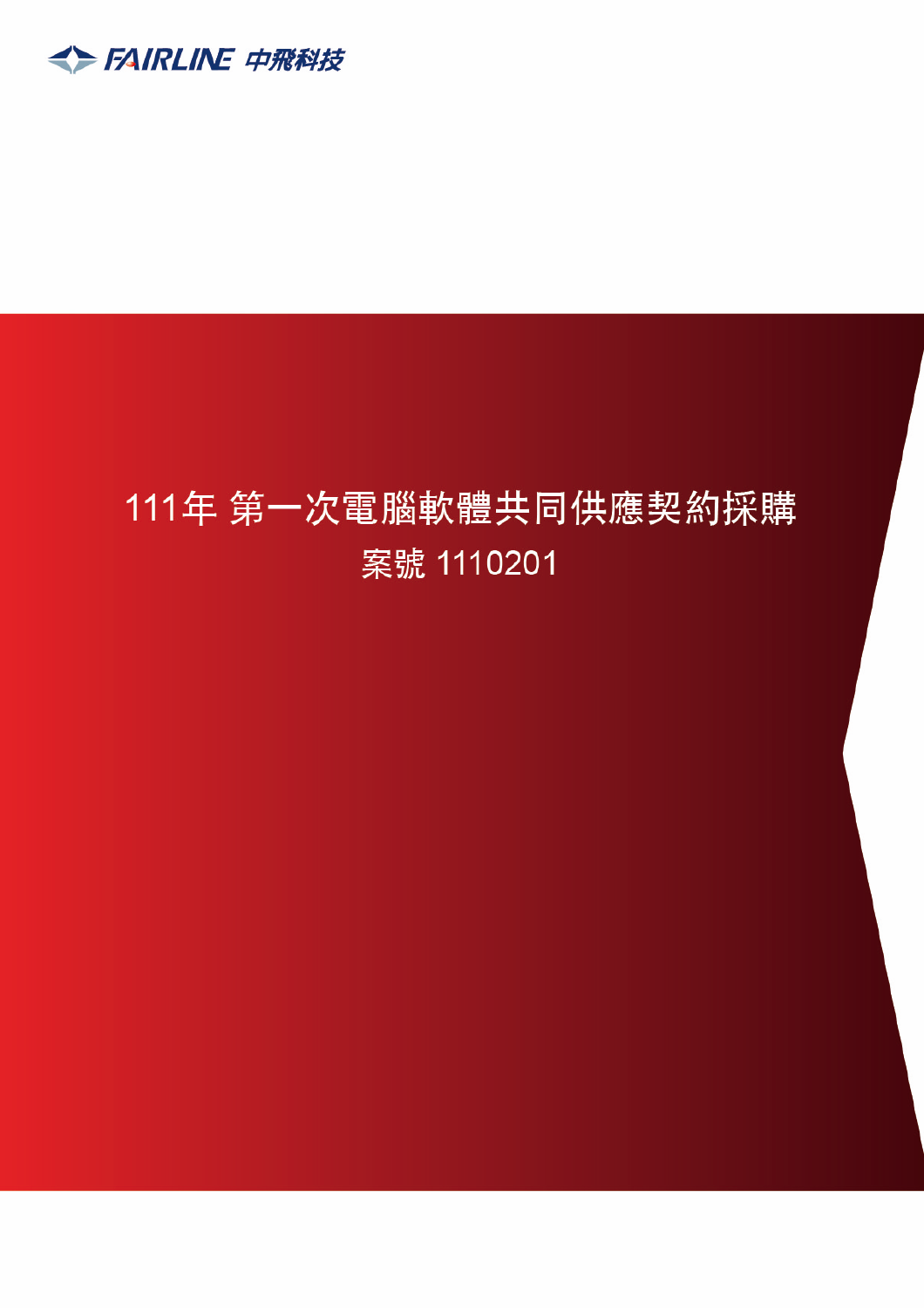

#### **111 年第一次電腦軟體共同供應契約採購**

**(案號 1110201)**



| 群組 | 項次              | 廠牌      | 品名                                                      | 級距        | 契約價       |
|----|-----------------|---------|---------------------------------------------------------|-----------|-----------|
| 22 | $\overline{4}$  | Claroty | Claroty CTD Sensor 持續威脅偵測感應器<br>一年期授權                   | $1 - 200$ | 158,544   |
| 22 | 5               | Claroty | Claroty CTD 持續威脅偵測軟體 -<br>VersionDog Connector 模組 一年期授權 | $1 - 50$  | 568,251   |
| 22 | 6               | Claroty | Claroty CTD 持續威脅偵測軟體 (50 asset)                         | $2 - 50$  | 1,817,998 |
| 22 | $\overline{7}$  | Claroty | Claroty CTD  持續威脅偵測軟體(50 asset)<br>一年期授權                | $2 - 50$  | 606,168   |
| 22 | 8               | Claroty | Claroty CTD 持續威脅偵測軟體<br>Add On Active One Size 模組 一年期授權 | $1 - 50$  | 568,251   |
| 22 | 9               | Claroty | Claroty CTD 持續威脅偵測軟體<br>Add On AppDB One Size 模組 一年期授權  | $1 - 50$  | 568,251   |
| 22 | 10 <sup>1</sup> | Claroty | Claroty CTD.Live Starter 持續威脅偵測雲端平台<br>一年期授權            | $1 - 10$  | 2,728,008 |
| 22 | 11              | Claroty | Claroty EDGE 邊緣資料收集器(50 asset)                          | $2 - 50$  | 1,817,998 |
| 22 | 12              | Claroty | Claroty EDGE 邊緣資料收集器(50 asset)<br>一年期授權                 | $2 - 50$  | 606,168   |
| 22 | 13              | Claroty | Claroty EMC 企業管理主控台 一年期授權                               | $1 - 10$  | 2,728,008 |
| 22 | 14              | Claroty | Claroty SRA 安全遠端存取(單一伺服器)<br>-年期授權                      | $1 - 50$  | 272,801   |
| 22 | 15              | Claroty | Claroty SRA 安全遠端存取(單一站點)<br>−年期授權                       | $1 - 50$  | 545,501   |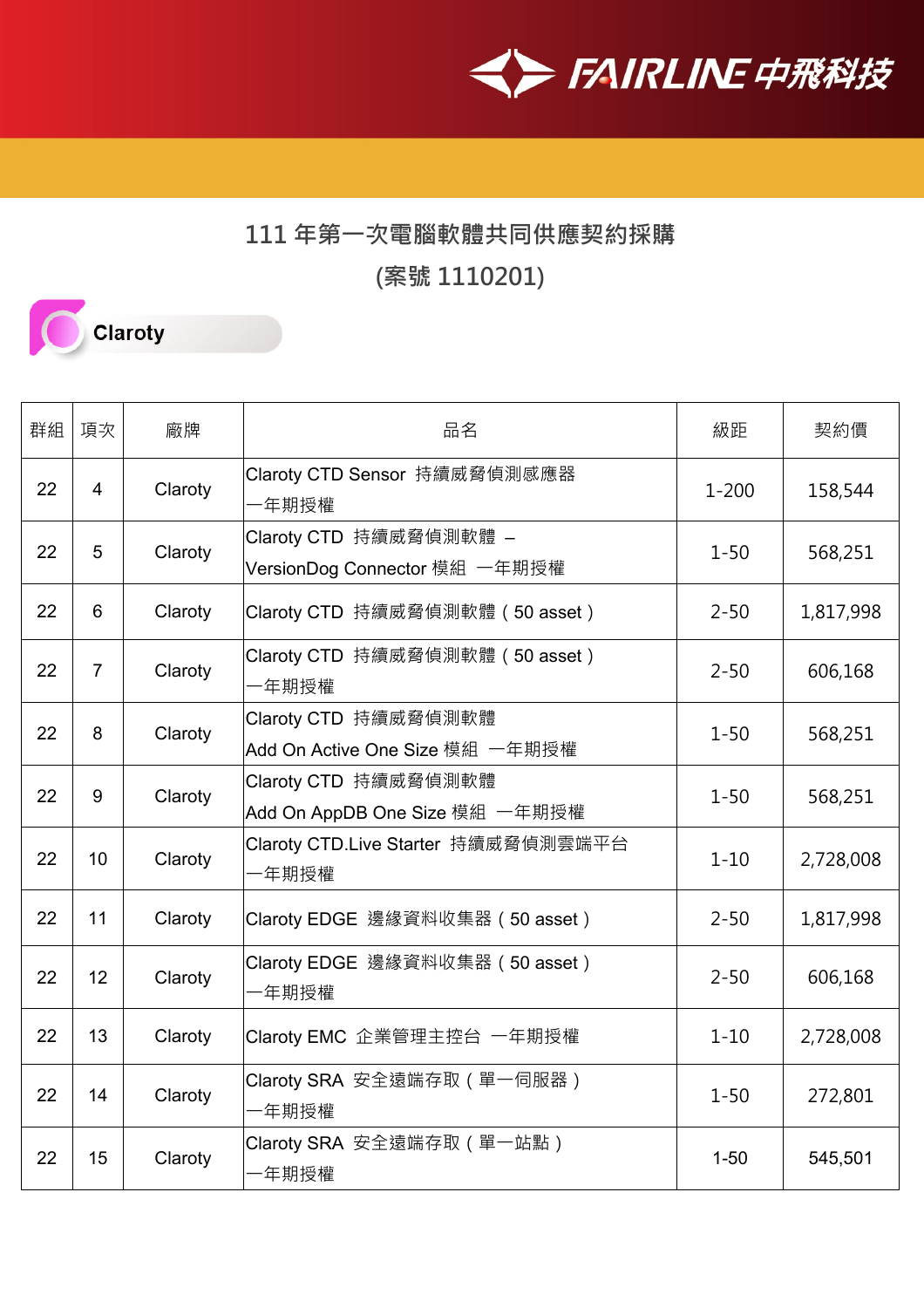



## **Fidelis Cybersecurity**

| 群組 | 項次  | 廠牌                                       | 品名                                                                    | 級距        | 契約價       |
|----|-----|------------------------------------------|-----------------------------------------------------------------------|-----------|-----------|
| 16 | 141 | <b>Fidelis</b><br>Cybersecurity   管理平台系統 | Fidelis Deception 駭客誘捕偵測防禦系統授權 –                                      | $1 - 10$  | 2,324,570 |
| 16 | 142 | <b>Fidelis</b><br>Cybersecurity          | Fidelis Deception 駭客誘捕偵測防禦系統授權 50IP                                   | $3 - 200$ | 403,943   |
| 16 | 143 | <b>Fidelis</b>                           | Fidelis Deception 駭客誘捕偵測防禦系統授權<br>Cybersecurity  50IP 一年期更新           | $3 - 200$ | 141,355   |
| 16 | 144 | <b>Fidelis</b><br>Cybersecurity          | Fidelis Deception 駭客誘捕偵測防禦系統授權 –<br>管理平台系統一年期更新                       | $1 - 10$  | 464,611   |
| 16 | 145 | <b>Fidelis</b><br>Cybersecurity          | Fidelis Network 網路駭侵主動威脅防禦 -<br> 資安鑑識系統 50M(網路流量鑑識模組)                 | $1 - 30$  | 2,486,754 |
| 16 | 146 | <b>Fidelis</b><br>Cybersecurity          | Fidelis Network 網路駭侵主動威脅防禦 -<br> 資安鑑識系統 50M(網路流量鑑識模組)一年期更新            | $1 - 30$  | 989,990   |
| 16 | 147 | <b>Fidelis</b><br>Cybersecurity          | Fidelis Network 網路駭侵主動威脅防禦<br>管理平台系統 50M                              | $1 - 20$  | 1,135,996 |
| 16 | 148 | <b>Fidelis</b><br>Cybersecurity          | Fidelis Network 網路駭侵主動威脅防禦<br>管理平台系統 50M 一年期更新                        | $1 - 20$  | 449,949   |
| 16 | 149 | <b>Fidelis</b>                           | Fidelis Network 網路駭侵主動威脅防禦系統<br>Cybersecurity  50M(進階式威脅防禦模組及防資料外洩模組) | $1 - 100$ | 842,366   |
| 16 | 150 | <b>Fidelis</b><br>Cybersecurity          | Fidelis Network 網路駭侵主動威脅防禦系統 50M<br>(進階式威脅防禦模組及防資料外洩模組)一年期更<br>新      | $1 - 100$ | 332,356   |
| 17 | 53  | <b>Fidelis</b><br>Cybersecurity  管理平台系統  | Fidelis Endpoint 端點設備進階式威脅防禦 –                                        | $1 - 20$  | 319,616   |
| 17 | 54  | <b>Fidelis</b><br>Cybersecurity          | Fidelis Endpoint 端點設備進階式威脅防禦 –<br> 管理平台系統一年期更新                        | $1 - 20$  | 135,086   |
| 17 | 55  | <b>Fidelis</b>                           | Fidelis Endpoint 端點設備進階式威脅防禦<br>Cybersecurity 系統授權 50IP               | $2 - 200$ | 350,051   |
| 17 | 56  | <b>Fidelis</b>                           | Fidelis Endpoint 端點設備進階式威脅防禦<br>Cybersecurity 系統授權 50IP 一年期更新         | $2 - 200$ | 135,086   |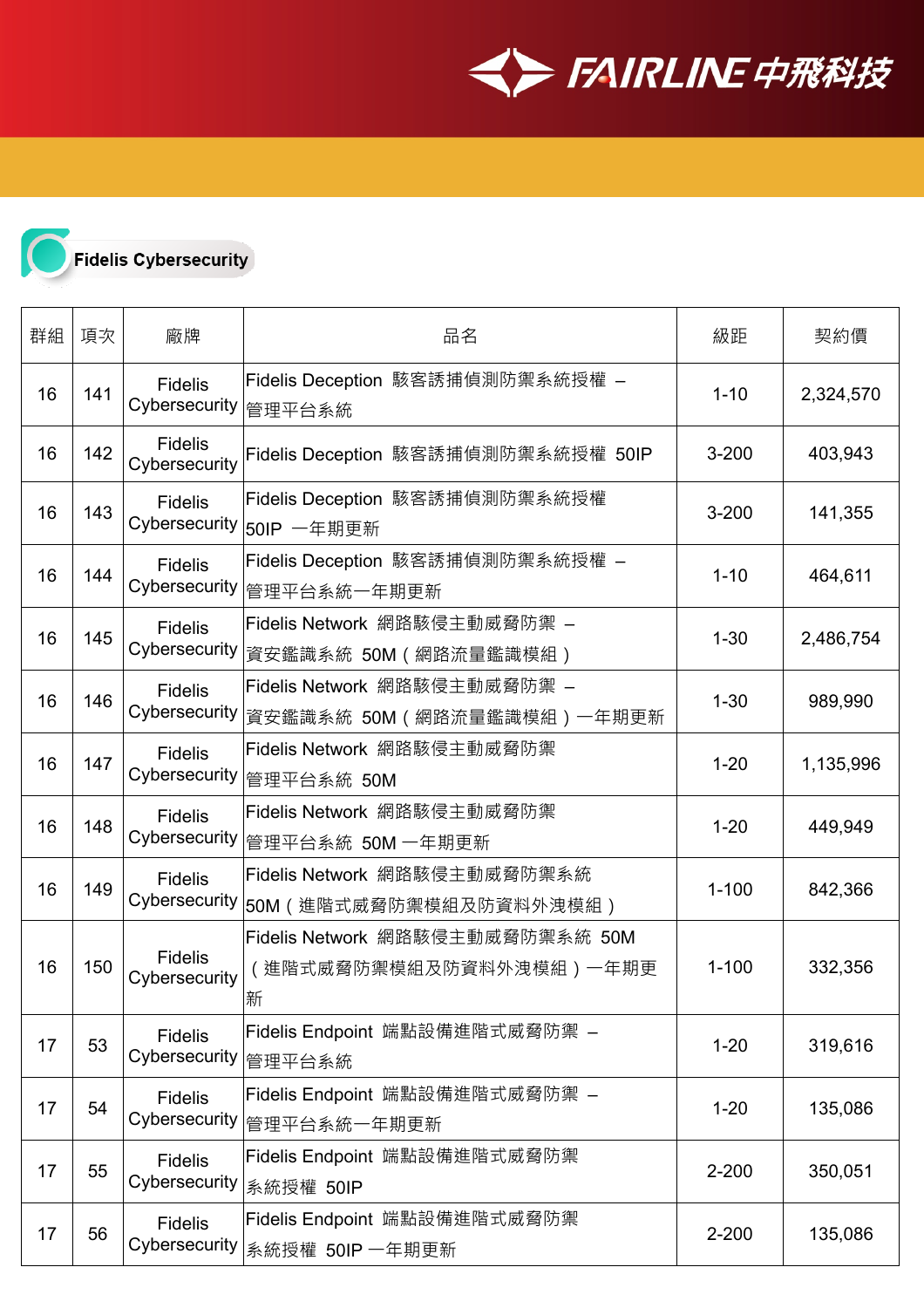



| 群組 | 項次 | 廠牌             | 品名                                                | 級距        | 契約價     |
|----|----|----------------|---------------------------------------------------|-----------|---------|
| 19 | 16 | <b>IMPERVA</b> | IMPERVA CounterBreach 資料庫 AI 智能防護系統               | $1 - 10$  | 366,313 |
| 19 | 17 | <b>IMPERVA</b> | IMPERVA CounterBreach 資料庫 AI 智能防護系統               | $11 - 20$ | 324,925 |
| 19 | 18 | <b>IMPERVA</b> | IMPERVA CounterBreach 資料庫 AI<br> 智能防護系統軟體更新(一年授權) | $1 - 10$  | 90,764  |
| 19 | 19 | <b>IMPERVA</b> | IMPERVA CounterBreach 資料庫 AI<br> 智能防護系統軟體更新(一年授權) | $11 - 20$ | 80,418  |
| 19 | 20 | <b>IMPERVA</b> | IMPERVA 中央集中管理及報表軟體                               | $1 - 40$  | 650,860 |
| 19 | 21 | <b>IMPERVA</b> | IMPERVA 中央集中管理及報表軟體更新(一年授權)                       | $1 - 40$  | 192,063 |
| 19 | 22 | <b>IMPERVA</b> | IMPERVA 中央集中管理及報表軟體訂閱使用授權<br>-年(以年度訂閱制計價)         | $1 - 40$  | 214,560 |
| 19 | 23 | <b>IMPERVA</b> | IMPERVA 網頁應用程式防火牆軟體 100M                          | $1 - 40$  | 651,895 |
| 19 | 24 | <b>IMPERVA</b> | IMPERVA 網頁應用程式防火牆軟體 100M 更新<br>(一年授權)             | $1 - 40$  | 193,616 |
| 19 | 25 | <b>IMPERVA</b> | IMPERVA 網頁應用程式防火牆軟體訂閱 100M<br> 使用授權一年(以年度訂閱制計價)   | $1 - 40$  | 301,011 |
| 19 | 26 | <b>IMPERVA</b> | IMPERVA 資料庫監控既記錄軟體 100M 更新<br>(一年授權)              | $5 - 40$  | 119,116 |
| 19 | 27 | <b>IMPERVA</b> | IMPERVA 資料庫監控暨記錄軟體 100M                           | $5 - 40$  | 399,322 |
| 19 | 28 | <b>IMPERVA</b> | IMPERVA 資料庫稽核系統 (100M throughput)                 | $5 - 40$  | 301,541 |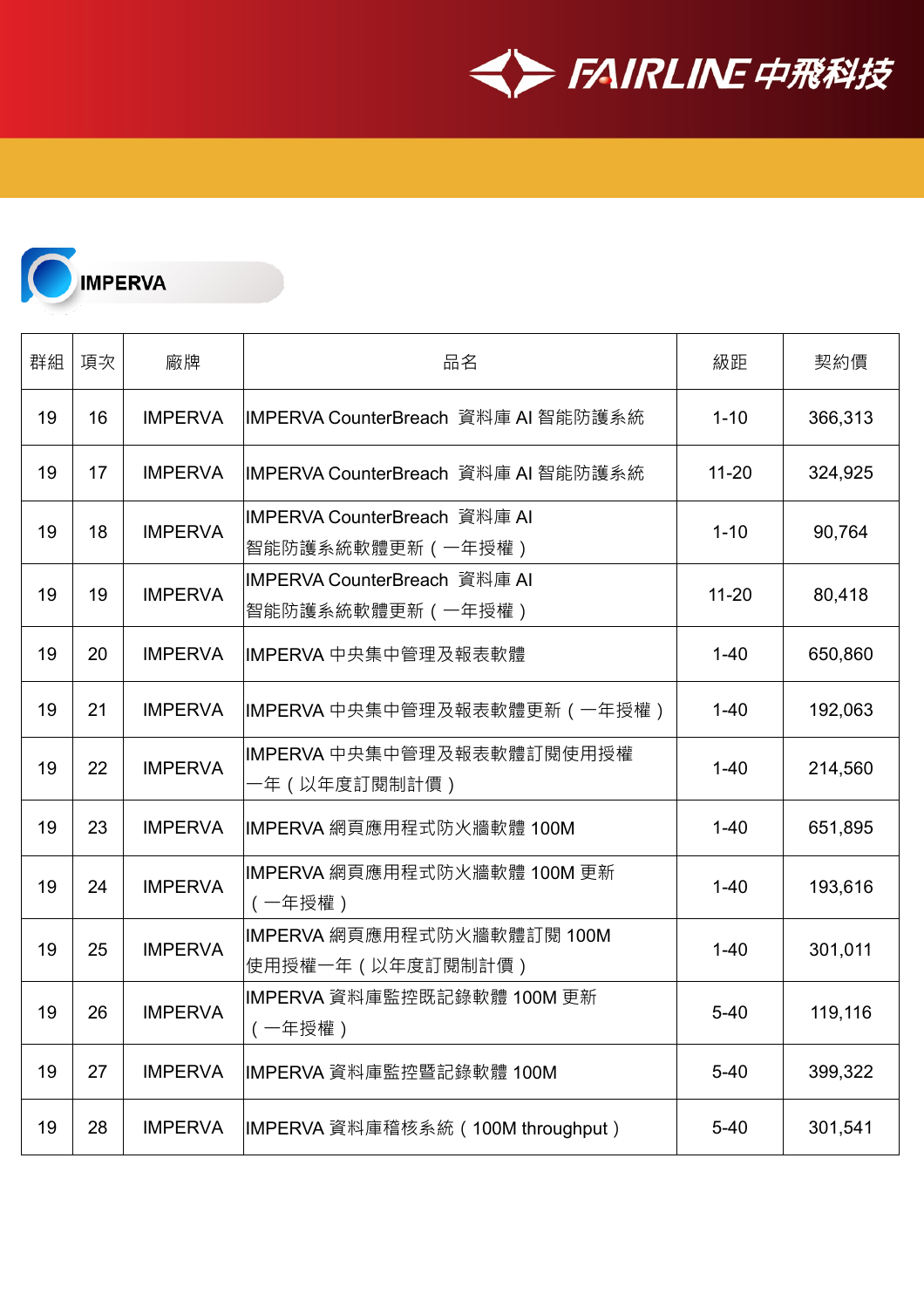



| 群組 | 項次 | 廠牌             | 品名                                            | 級距       | 契約價     |
|----|----|----------------|-----------------------------------------------|----------|---------|
| 19 | 29 | <b>IMPERVA</b> | IMPERVA 資料庫稽核系統(100M throughput)<br>更新 (一年授權) | $5 - 40$ | 74,105  |
| 19 | 30 | <b>IMPERVA</b> | IMPERVA 資料庫防火牆軟體 100M                         | $5 - 40$ | 526,695 |
| 19 | 31 | <b>IMPERVA</b> | IMPERVA 資料庫防火牆軟體 100M 更新 ( 一年授權 )             | $5 - 40$ | 156,164 |
| 19 | 32 | <b>IMPERVA</b> | IMPERVA 資料庫防火牆軟體訂閱 100M 使用授權<br>一年(以年度訂閱制計價)  | $1 - 40$ | 189,282 |



### SailPoint

| 群組 | 項次  | 廠牌        | 品名                                                                                                           | 級距       | 契約價       |
|----|-----|-----------|--------------------------------------------------------------------------------------------------------------|----------|-----------|
| 15 | 104 | SailPoint | Identity IQ Basic 服務套件包, 包含 IIQ-CM, IIQ-LCM,<br>1,000 個使用者授權,<br>三年授權(含原廠 100 點訓練點數)                         | $1 - 5$  | 4,792,214 |
| 15 | 105 | SailPoint | Identity IQ FAM 服務套件包, 包含 IIQ-FAM 主程式與<br>全四項模組, 1,000 個使用者授權,<br>三年授權(含原廠 100 點訓練點數)                        | $1 - 5$  | 4,879,575 |
| 15 | 106 | SailPoint | Identity IQ Standard 服務套件包, 包含 IIQ-CM, IIQ-<br> LCM. IIQ-FAM,IIQ-FAM-OP 1,000 個使用者授權,<br>三年授權(含原廠 100 點訓練點數) | $1 - 5$  | 6,796,663 |
| 15 | 107 | SailPoint | IdentityIQ 主程式啟動與規劃模組                                                                                        | $1 - 50$ | 550,556   |
| 15 | 108 | SailPoint | IdentityIQ 帳號清查盤點管理員(IdentityIQ<br>Compliance Manager), 1,500 個使用者授權,<br>三年授權(含原廠 100 點訓練點數)                 | $1 - 10$ | 2,943,074 |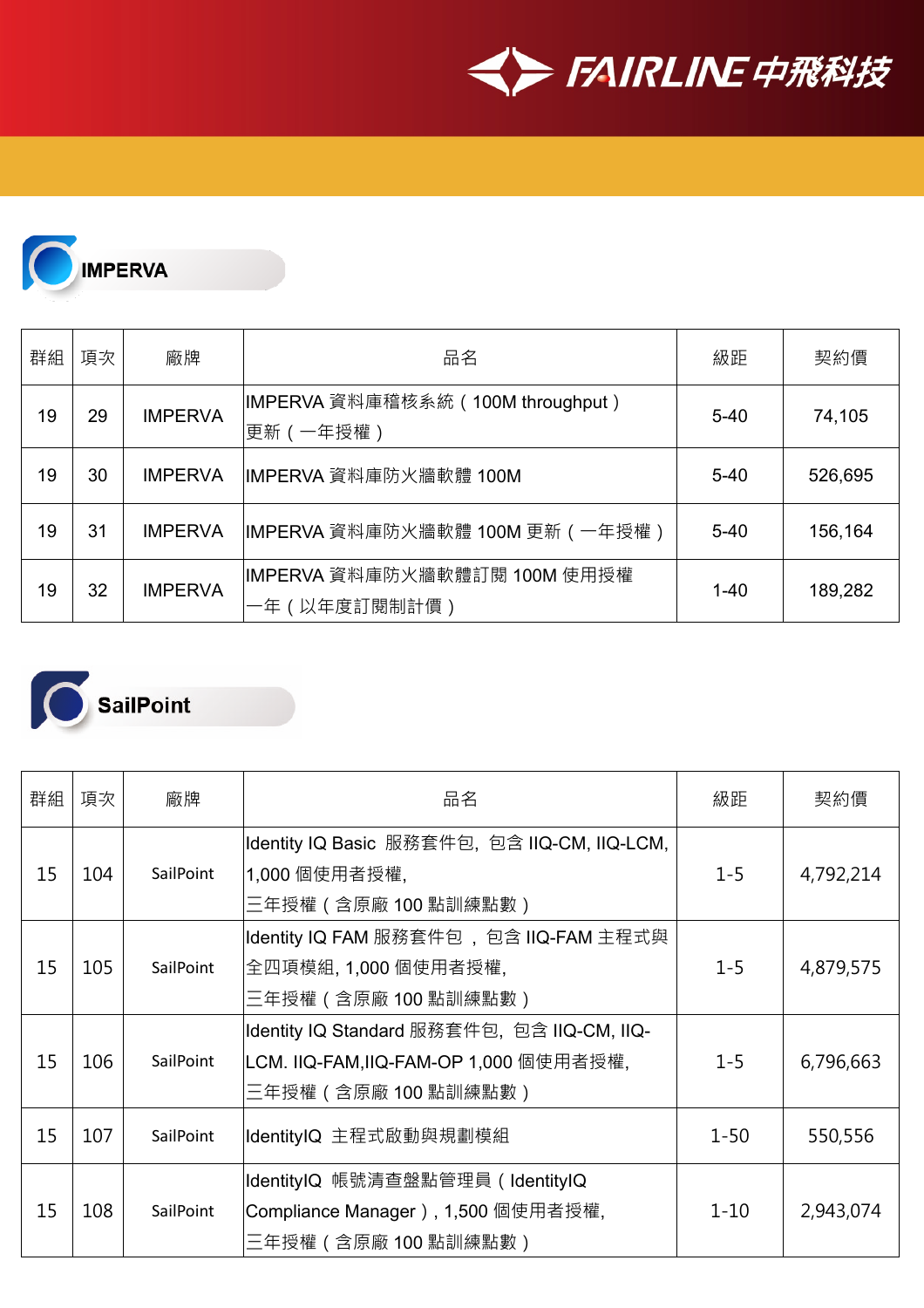

**SailPoint** 

| 群組 | 項次  | 廠牌        | 品名                                                                                                                     | 級距        | 契約價       |
|----|-----|-----------|------------------------------------------------------------------------------------------------------------------------|-----------|-----------|
| 15 | 109 | SailPoint | IdentityIQ 帳號清查盤點管理員<br>(IdentityIQ Compliance Manager), 加購 100 個<br>使用者授權, 一年授權                                       | $1 - 50$  | 159,858   |
| 15 | 110 | SailPoint | IdentityIQ 帳號生命週期管理員 (IdentityIQ Lifecycle<br>Manager) 加購 100 個使用者授權, 一年授權                                             | $1 - 100$ | 210,010   |
| 15 | 111 | SailPoint | IdentityIQ 帳號生命週期管理員 (IdentityIQ Lifecycle<br>Manager)1,500 個使用者授權,<br>三年授權(含原廠 100 點訓練點數)                             | $1 - 10$  | 3,694,540 |
| 15 | 112 | SailPoint | IdentityIQ 機密檔案存取管理 - NAS 存儲設備模組<br>(IdentityIQ for NAS File Storage)<br>100 個使用者授權,三年授權                               | $1 - 200$ | 77,351    |
| 15 | 113 | SailPoint | IdentityIQ 機密檔案存取管理 - O365 存儲模組<br>(IdentityIQ for O365 File Storage),<br>100 個使用者授權,三年授權                              | $1 - 200$ | 77,351    |
| 15 | 114 | SailPoint | IdentityIQ 機密檔案存取管理 - 微軟本地端存儲設備<br>模組 (IdentityIQ for On-premises File Storage), 100<br>個使用者授權, 三年授權                   | $1 - 200$ | 77,351    |
| 15 | 115 | SailPoint | IdentityIQ 機密檔案存取管理 - 雲端存儲模組 O<br>(IdentityIQ for Cloud File Storage),<br>100 個使用者授權,三年授權                              | $1 - 200$ | 77,351    |
| 15 | 116 | SailPoint | IdentityIQ 機密檔案存取管理及 AD 監管(IdentityIQ<br>File Access Manager & Active Directory Monitoring),<br>主系統含 2,000 個使用者授權,三年授權 | $1 - 10$  | 3,011,021 |
| 15 | 117 | SailPoint | IdentityIQ 機密檔案存取管理及 AD 監管 (IdentityIQ<br>File Access Manager & Active Directory Monitoring),<br>加購 100 個使用者授權,一年授權訂閱制 | $1 - 200$ | 123,458   |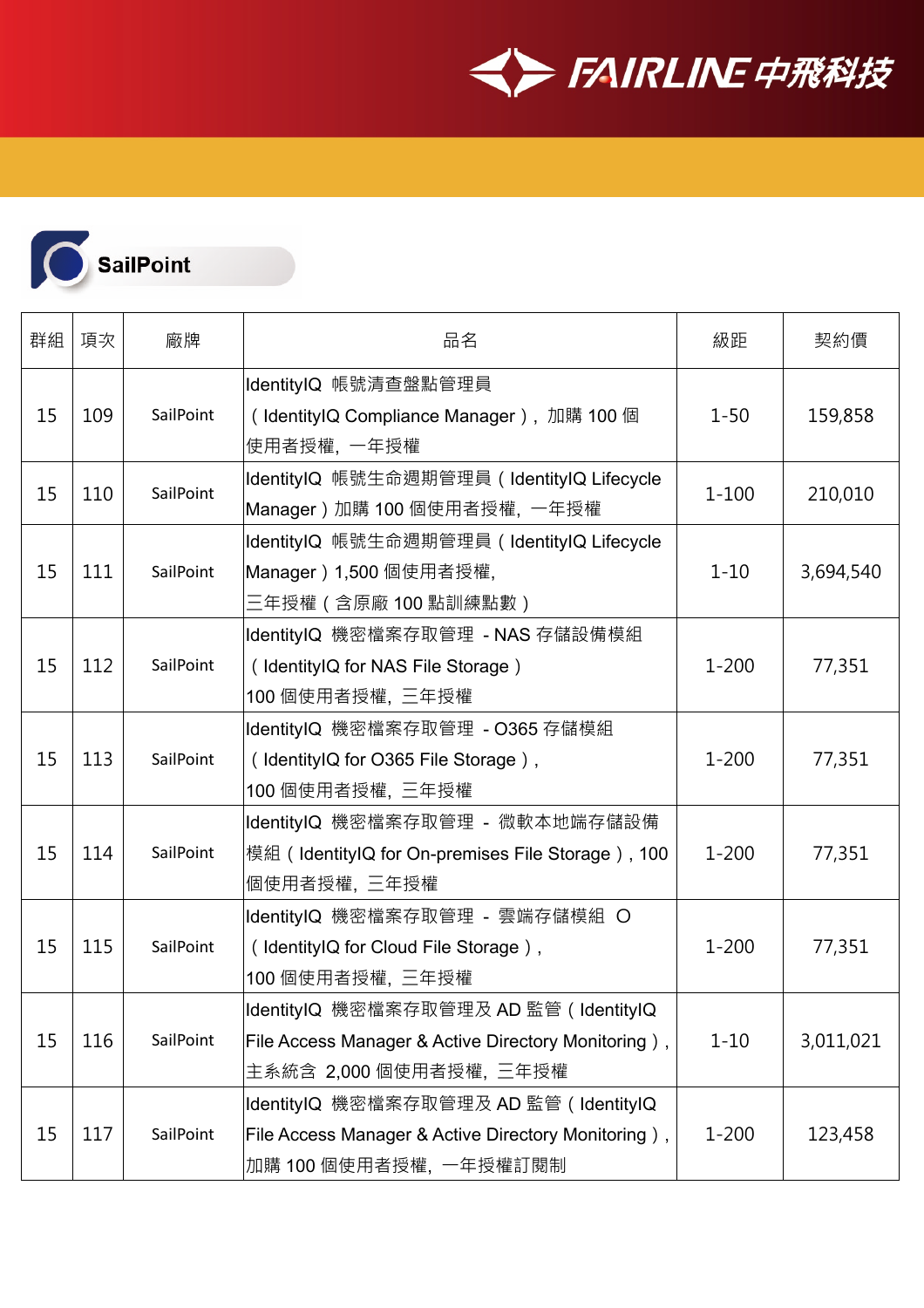



| 群組 | 項次  | 廠牌     | 品名                                                                                         | 級距        | 契約價    |
|----|-----|--------|--------------------------------------------------------------------------------------------|-----------|--------|
| 16 | 350 | Sophos | Sophos Central Device Encryption 一年授權<br>或續約授權                                             | 1-2500    | 2,878  |
| 16 | 351 | Sophos | Sophos Central Email Protection 郵件防護一年授權<br>或續約授權                                          | $1 - 5$   | 4,154  |
| 16 | 352 | Sophos | Sophos Central Firewall Reporting 100GB 一年授權<br>或續約授權                                      | $1 - 100$ | 19,312 |
| 16 | 353 | Sophos | Sophos Central Intercept X Advanced Server with<br>XDR and MTR 一年授權或續約授權                   | 1-1000    | 22,831 |
| 16 | 354 | Sophos | Sophos Central Intercept X Advanced Server with<br>XDR 伺服器進階威脅偵測與防禦系統<br>-年授權或續約授權         | 1-1000    | 10,576 |
| 16 | 355 | Sophos | Sophos Central Intercept X Advanced Server 伺服器<br> 進階防護軟體(1000 人(含)以下版)<br>·年授權或續約授權       | 1-1000    | 7,482  |
| 16 | 356 | Sophos | Sophos Central Intercept X Advanced with XDR and<br>MTR 一年授權或續約授權                          | 1-2000    | 14,641 |
| 16 | 357 | Sophos | Sophos Central Intercept X Advanced with XDR 端點<br> 進階威脅偵測與防禦系統(1000 人(含)以下版)<br>-年授權或續約授權 | 1-1000    | 4,477  |
| 16 | 358 | Sophos | Sophos Central Intercept X Advanced with XDR 端點<br>進階威脅偵測與防禦系統 (1000人 (含)以下版)<br>-年授權或續約授權 | 1001-2500 | 3,190  |
| 16 | 359 | Sophos | Sophos Central Intercept X Advanced 端點進階防護<br> 軟體(1000 人(含)以下版)一年授權或續約授權                   | 1-1000    | 3,782  |
| 16 | 360 | Sophos | Sophos Central Intercept X Advanced 端點進階防護<br> 軟體(1000 人(含)以下版)一年授權或續約授權                   | 1001-2500 | 2,593  |
| 16 | 361 | Sophos | Sophos Central Intercept X Essentials Server 伺服器<br> 防護軟體(1000 人(含)以下版)一年授權或續約             | 1-1000    | 5,956  |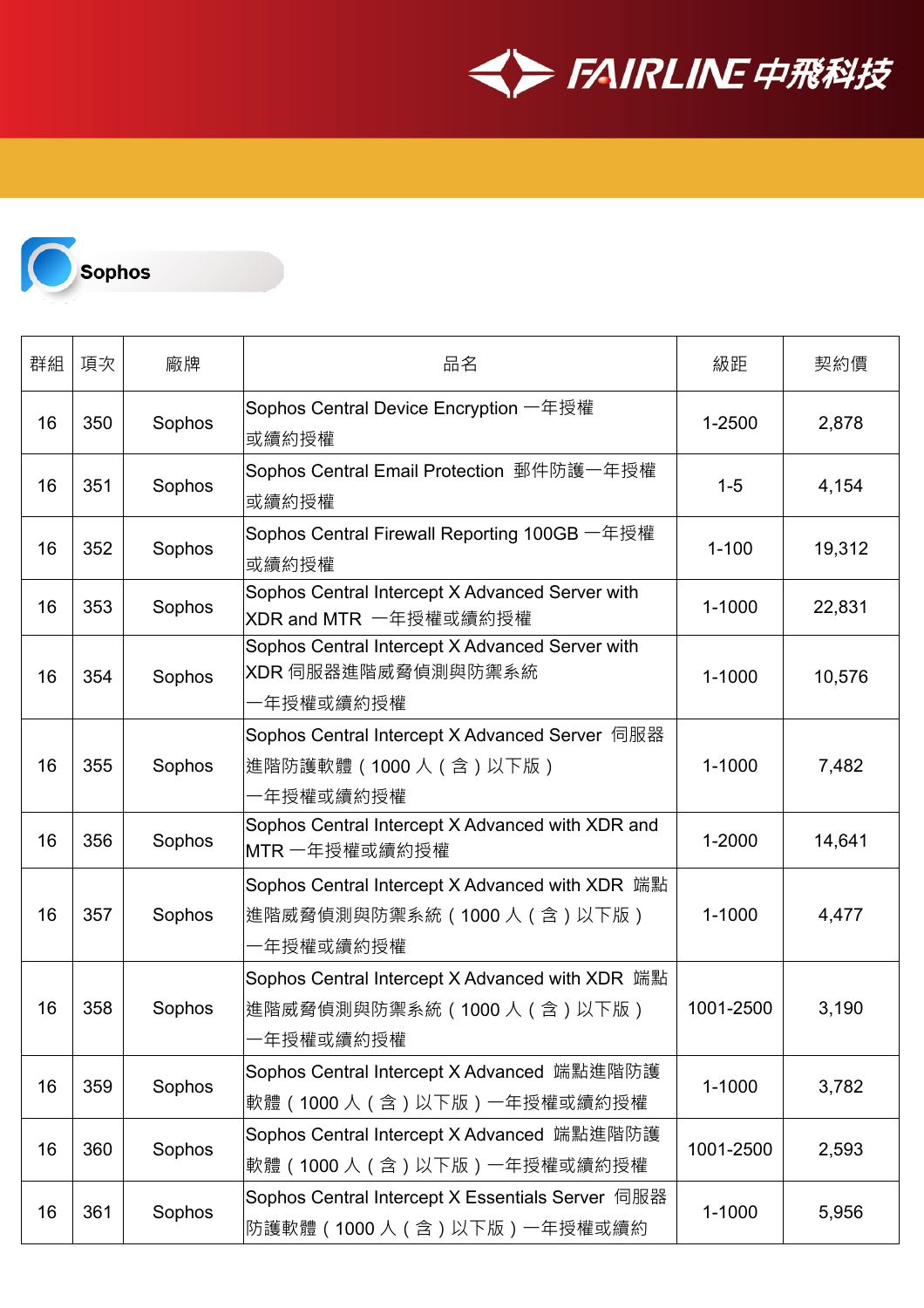

| 群組 | 項次  | 廠牌     | 品名                                                                          | 級距        | 契約價   |
|----|-----|--------|-----------------------------------------------------------------------------|-----------|-------|
| 16 | 362 | Sophos | Sophos Central Intercept X Essentials 端點防護軟體<br>(1000 人(含)以下版)一年授權或續約授權     | 1-1000    | 2,983 |
| 16 | 363 | Sophos | Sophos Central Intercept X Essentials 端點防護軟體<br>(1001人 (含)以下版) 一年授權或續約授權    | 1001-2500 | 2,071 |
| 16 | 364 | Sophos | Sophos Central Intercept X for Mobile 行動裝置防護軟<br>體(1000 人(含)以下版)一年授權或續約授權   | 1-1000    | 2,619 |
| 16 | 365 | Sophos | Sophos Central Intercept X for Mobile 行動裝置防護<br>軟體 (1001人 (含)以下版) 一年授權或續約授權 | 1001-2500 | 1,769 |
| 16 | 366 | Sophos | Sophos Central Phish Threat 網路社交工程與教育訓<br>練一年授權或續約授權                        | 1-1000    | 1,769 |
| 16 | 367 | Sophos | Sophos Email Protection 郵件防護 一年續約授權                                         | 1-2500    | 3,504 |
| 16 | 368 | Sophos | Sophos Endpoint Exploit Prevention 漏洞利用防護<br> 軟體(1000 人(含)以下版)一年續約授權        | 1-1000    | 2,178 |
| 16 | 369 | Sophos | Sophos Endpoint Exploit Prevention 漏洞利用防護<br> 軟體(1001 人(含)以下版)一年續約授權        | 1001-2500 | 1,021 |
| 16 | 370 | Sophos | Sophos Endpoint Protection 端點防護軟體 (1000<br>人(含)以下版)一年續約授權                   | 1-1000    | 2,237 |
| 16 | 371 | Sophos | Sophos Endpoint Protection 端點防護軟體<br>(1001人 (含)以下版)一年續約授權                   | 1001-2500 | 1,159 |
| 16 | 372 | Sophos | Sophos Intercept X 進階端點防護軟體<br>(1000人(含)以下版)一年續約授權                          | 1-1000    | 2,353 |
| 16 | 373 | Sophos | Sophos Intercept X 進階端點防護軟體<br>(1001人 (含)以下版) 一年續約授權                        | 1001-2500 | 1,399 |
| 16 | 374 | Sophos | Sophos Safeguard 資料加密 一年續約授權                                                | 1-2500    | 2,878 |
| 16 | 375 | Sophos | Sophos Server Protection 伺服器安全防護軟體<br>年續約授權                                 | 1-1000    | 2,469 |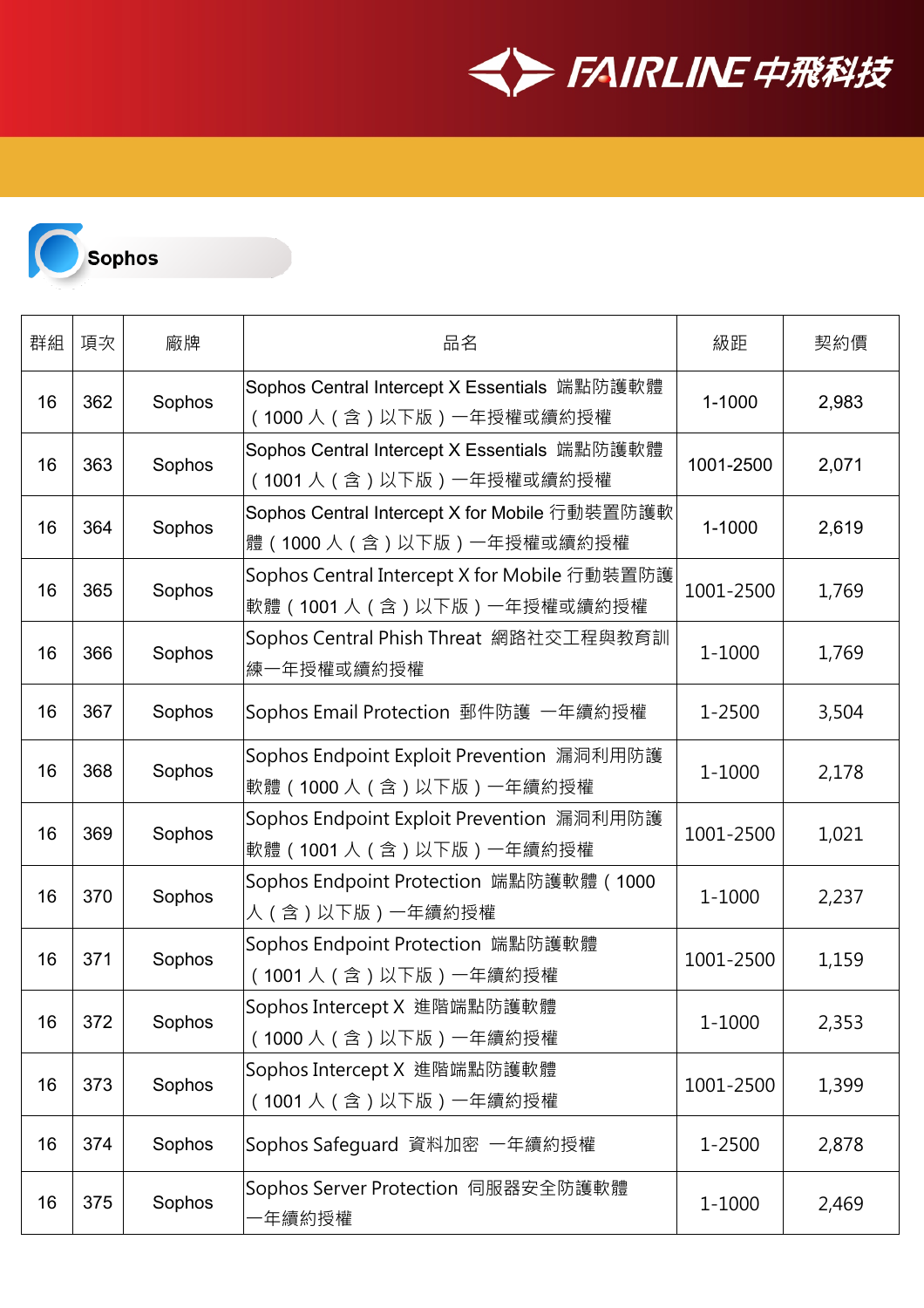



| 群組 | 項次  | 廠牌     | 品名                                       | 級距        | 契約價     |
|----|-----|--------|------------------------------------------|-----------|---------|
| 16 | 376 | Sophos | Sophos 標準版同步安全防護防火牆 500Mbps<br>-年授權      | $1 - 100$ | 175,159 |
| 16 | 377 | Sophos | Sophos 標準版同步安全防護防火牆 500Mbps<br>-年續約授權    | $1 - 100$ | 131,331 |
| 16 | 378 | Sophos | Sophos 標準版同步安全防護防火牆 頻寬提升授權<br>1Gbps 一年授權 | $1 - 100$ | 280,271 |
| 16 | 379 | Sophos | Sophos 標準版閘道防護套件授權-Mid size<br>或續約授權     | $1 - 100$ | 121,183 |
| 16 | 380 | Sophos | Sophos 標準版閘道防護套件授權-Small size<br>或續約授權   | $1 - 100$ | 72,700  |
| 16 | 381 | Sophos | Sophos 標準版閘道防護防套件授-High end<br> 或續約授權    | $1 - 100$ | 242,568 |
| 16 | 382 | Sophos | Sophos 虛擬網路防火牆                           | $1 - 100$ | 30,050  |
| 16 | 383 | Sophos | Sophos 虛擬網路防火牆 一年續約授權                    | $1 - 100$ | 19,826  |
| 16 | 384 | Sophos | Sophos 虛擬網路防火牆 −High end 或續約授權           | $1 - 50$  | 727,935 |
| 16 | 385 | Sophos | Sophos 虛擬網路防火牆 - Mid size 或續約授權          | $1 - 100$ | 242,568 |
| 16 | 386 | Sophos | Sophos 虛擬網路防火牆 - Small size 或續約授權        | $1 - 100$ | 109,151 |
| 16 | 387 | Sophos | Sophos 資安聯防系統 - High end                 | $1 - 50$  | 727,935 |
| 16 | 388 | Sophos | Sophos 資安聯防系統 - Mid size                 | $1 - 100$ | 363,903 |
| 16 | 389 | Sophos | Sophos 資安聯防系統 – Small size               | $1 - 100$ | 109,169 |
| 16 | 390 | Sophos | Sophos 資安聯防系統續約授權                        | $1 - 100$ | 72,758  |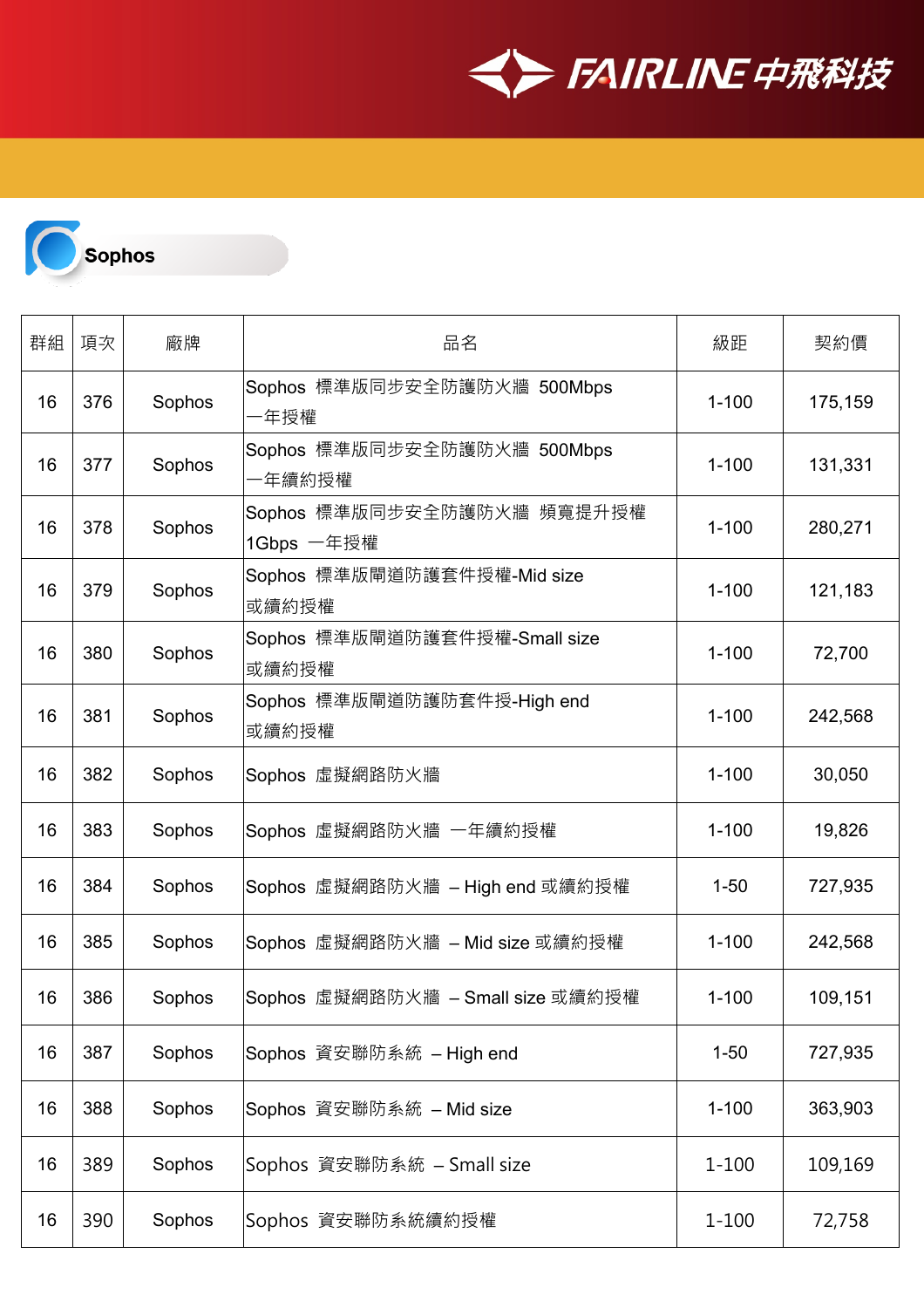



| 群組 | 項次  | 廠牌     | 品名                                                | 級距        | 契約價       |
|----|-----|--------|---------------------------------------------------|-----------|-----------|
| 16 | 391 | Sophos | Sophos 進階威脅防護防火牆 2Gbps                            | $1 - 15$  | 2,085,124 |
| 16 | 392 | Sophos | Sophos 進階威脅防護防火牆 2Gbps 一年續約授權                     | $1 - 20$  | 1,668,352 |
| 16 | 393 | Sophos | Sophos 進階威脅防護防火牆 頻寬提升授權 1Gbps                     | $1 - 25$  | 1,244,447 |
| 16 | 394 | Sophos | Sophos 進階版同步安全防護防火牆 500Mbps<br>一年授權               | $1 - 85$  | 385,429   |
| 16 | 395 | Sophos | Sophos 進階版同步安全防護防火牆 500Mbps<br>-年續約授權             | $1 - 100$ | 289,098   |
| 16 | 396 | Sophos | Sophos 進階版同步安全防護防火牆 頻寬提升授權<br>1Gbps 一年授權          | $1 - 50$  | 616,874   |
| 16 | 397 | Sophos | Sophos 進階版閘道防護套件授權 - High end<br>或續約授權            | $1 - 100$ | 363,903   |
| 16 | 398 | Sophos | Sophos 進階版閘道防護套件授權 - Mid size<br> 或續約授權           | $1 - 100$ | 181,960   |
| 16 | 399 | Sophos | Sophos 進階版閘道防護套件授權 - Small size 或續<br>約授權         | $1 - 100$ | 109,159   |
| 16 | 400 | Sophos | Sophos 閘道防護系統 ( 入侵偵測防禦或廣域網路負<br> 載平衡) – High end  | $1 - 50$  | 509,504   |
| 16 | 401 | Sophos | Sophos 閘道防護系統 ( 入侵偵測防禦或廣域網路負<br> 載平衡)— Mid size   | $1 - 100$ | 363,902   |
| 16 | 402 | Sophos | Sophos 閘道防護系統 ( 入侵偵測防禦或廣域網路負<br> 載平衡)– Small size | $1 - 100$ | 218,300   |
| 16 | 403 | Sophos | Sophos 閘道防護系統 ( 入侵偵測防禦或廣域網路<br> 負載平衡)續約授權         | $1 - 100$ | 72,699    |
| 16 | 404 | Sophos | Sophos 閘道防護系統(應用程式識別與網頁過濾)<br>– High end          | $1 - 50$  | 594,439   |
| 16 | 405 | Sophos | Sophos 閘道防護系統(應用程式識別與網頁過濾)<br>– Mid size          | $1 - 50$  | 424,570   |